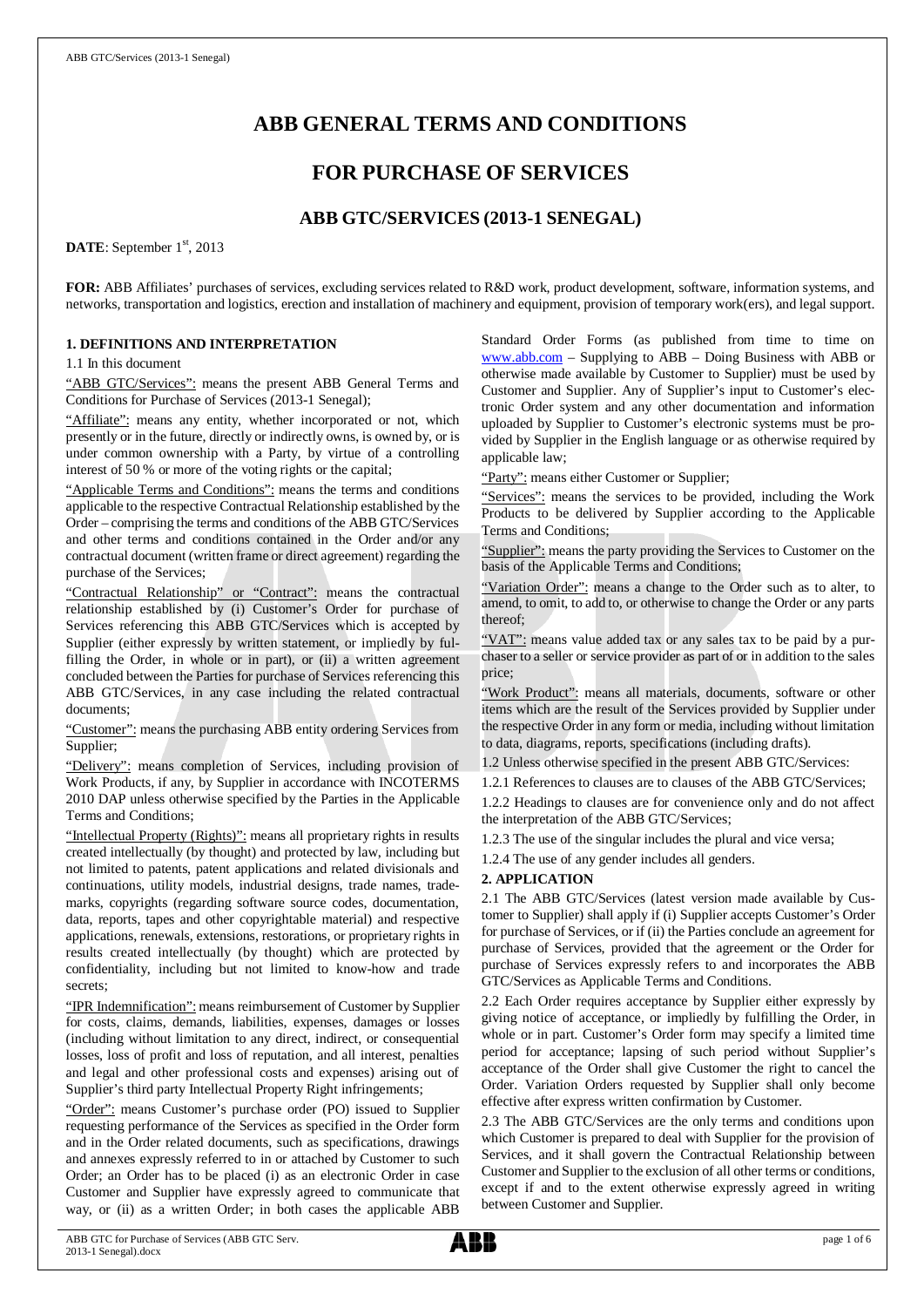2.4 No terms or conditions endorsed upon, delivered with or contained in Supplier's quotations, acknowledgements or acceptances of Orders, specifications or similar documents will form part of the Contractual Relationship, and Supplier waives any right which it otherwise might have to rely on such other terms or conditions.

2.5 References in the ABB GTC/Services to any statute or statutory provision shall, unless the context otherwise requires, be construed as a reference to that statute or provision as from time to time amended, consolidated, modified, extended, re-enacted or replaced.

## **3. SUPPLIER'S RESPONSIBILITIES**

3.1 Supplier shall provide the Services and deliver the Work Products: 3.1.1 in accordance with the applicable laws and regulations;

3.1.2 in accordance with the quality standards stated under Clause 9.1 and specified in the Order and in the other documents being part of the

Contractual Relationship; 3.1.3 free from defects and from any rights of third parties;

3.1.4 on the due date specified in the Order;

3.1.5 in the quantity specified in the Order;

3.1.6 with all skill and care and in accordance with industry best practice.

3.2 Supplier shall not substitute or modify any of the agreed materials used for the provision of the Services or make any changes to the agreed ingredients, the design or other agreed criteria of the Work Products without Customer's prior written approval.

3.3 Supplier shall take care that Work Products are contained or packaged in the manner usual for such Work Products or, where there is no such manner, in a manner adequate to preserve and protect the Work Products until Delivery completion.

3.4 Supplier shall submit invoices in an auditable form, complying with Supplier's and Customer's applicable local mandatory law, generally accepted accounting principles and the specific Customer requirements, containing the following minimum information: Supplier name, address and reference person including contact details (telephone, e-mail etc.); invoice date; invoice number; Order number (same as stated in the Order); Supplier number (same as stated in the Order); address of Customer; quantity; specification of Services supplied; price (total amount invoiced); expenses approved by Customer, but not included in the price (to be specified by amount and category); currency; tax or VAT (amount has to be specified); tax or VAT number; payment terms.

3.5 Invoices shall be issued to Customer as stated in the Order and/or the Applicable Terms and Conditions, and shall be sent to the invoice address specified in the Order.

3.6 Expenses not agreed in writing by Customer will not be reimbursed.

3.7 Customer may issue Variation Orders to Supplier to alter, amend, omit, add to, or otherwise change ordered Services or parts thereof, and Supplier shall carry out such Variation Orders. Agreed unit prices stated in the Order and/or otherwise agreed between Customer and Supplier shall apply.

3.8 Supplier shall in no event suspend the performance of any Services or the Delivery of Work Products to Customer. In the event of Force Majeure, Clause 16 shall apply.

## **4. CUSTOMER'S RESPONSIBILITIES**

4.1 In consideration of the Services provided by Supplier in accordance with the Applicable Terms and Conditions, Customer shall pay to Supplier the fees or purchase price stated in the Order in accordance with the payment terms specified therein, provided the invoice fulfils the requirements of Clauses 3.4 and 3.5. In the event that the payment terms are determined by mandatory applicable law, such terms shall prevail.

4.2 Customer reserves the right to set off any amount and to withhold payment for Services not provided in accordance with the Applicable Terms and Conditions.

## **5. DELIVERY**

5.1 The Services shall be provided at the agreed place specified in the Order, or, if no such place has been specified, at Customer's address specified in the Order.

5.2 The Work Products shall be delivered in accordance with INCOTERMS 2010 DAP, to the agreed place specified in the Order, or, if no such place has been specified, to Customer's place of business. 5.3 Supplier shall ensure that each Delivery of a Work Product is accompanied by a delivery note, which shall contain the following minimum information (unless required otherwise by Customer): the Order number, date of Order, number of packages and contents, where applicable the customs tariff number of the country of consignment, and, in the case of partial delivery, the outstanding balance remaining to be delivered. For controlled goods, the national export control number must be indicated and, and if the goods are subject to U.S. export regulations, the U.S. Export Control Classification Number (ECCN) must be specified in the delivery note. Proofs of preferential origin as well as conformity declarations and marks of the country of consignment or destination are to be submitted without being requested; certificates of origin upon request.

5.4 Work Products shall be delivered during Customer's business operation hours unless otherwise requested by Customer.

5.5 Upon Delivery of the Work Products, Supplier (or its appointed carrier) shall provide Customer with such export documents as are applicable or necessary together with a delivery note.

5.6 Ownership (title) regarding Work Products shall pass to Customer at Delivery, except if otherwise agreed in writing. For assigning of Intellectual Property in the Work Products arising from the Services Clause 11.1 shall apply.

5.7 Supplier shall invoice Customer upon Delivery in accordance with Clause 3.4 and 3.5, but such invoicing shall be conducted separately from dispatch of the Work Products to Customer.

## **6. ACCEPTANCE**

6.1 Customer shall not be deemed to have accepted any Services until it has had a reasonable time to inspect them following completion or, in the case of a defective performance, until a reasonable time after such defective performance has become apparent. Such reasonable time period shall be determined by the specifics of the Services, the defective performance and the circumstances of the provision of the Services.

6.2 If any Services provided or Work Products delivered to Customer do not comply with Clause 3 (Supplier's Responsibilities), or are otherwise not in conformity with the Order, then, without limiting any other right or remedy that Customer may have under Clause 10 (Remedies), Customer may reject the Services and/or the Work Products, and may request replacement of the Services and/or the Work Products, or recover all payments made to Supplier by Customer.

6.3 Upon Supplier's request Customer shall send written acceptance statement to Supplier.

## **7. DELAY**

If the Delivery of the Services or the Work Products does not comply with the agreed delivery date(s), then, without prejudice to any other rights which it may have under the Contractual Relationship or at law, Customer reserves the right to:

7.1 terminate the Contractual Relationship or the respective Order in whole or in part;

7.2 refuse any subsequent Delivery of Services or Work Products which Supplier attempts to make;

7.3 recover from Supplier any expenditure reasonably incurred by Customer in obtaining the Services or the Work Products in substitution from another supplier;

7.4 claim damages for any additional costs, loss or expenses incurred by Customer which are reasonably attributable to Supplier's failure to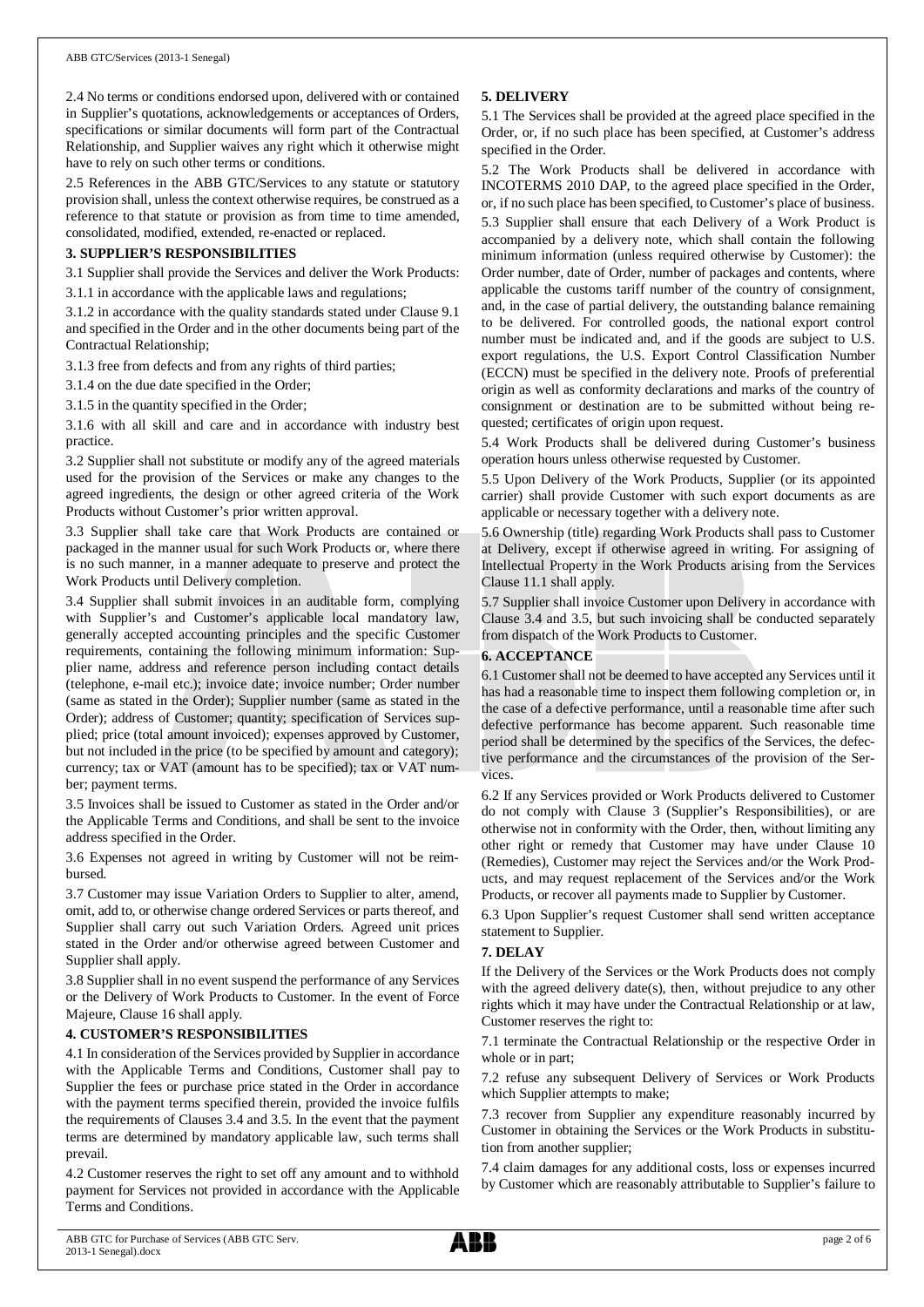provide the Services or to deliver the Work Products on the agreed dates; and

7.5 claim compensation for liquidated damages in addition to the rights provided under Clauses 7.1 to 7.4 if such compensation right is expressly stated in the respective Order.

## **8. INSPECTION**

8.1 Supplier shall allow Customer and/or its authorised representatives to inspect the Services and to test the Work Products, or parts of them at any time prior to the completion of the Services and/or the Work Products.

8.2 Notwithstanding any inspection or test sampling however conducted, Supplier shall remain fully responsible for the Services' compliance with the Order. This applies whether or not Customer has exercised its right of inspection and/or testing and shall not limit Supplier's obligations under the Order. For the avoidance of doubt, inspection of Services or testing of Work Products by Customer and/or its authorised representatives shall in no event exempt Supplier from or limit Supplier's warranties or liability in any way.

## **9. WARRANTY**

9.1 Supplier warrants that the Services (including Work Products):

9.1.1 comply with all agreed specifications, including all specified material, workmanship and the like, documentation and quality requirements, or in absence thereof are performed in accordance with generally accepted practices, procedures and standards of the respective industry and are fit for the purposes for which Services of the same description type would ordinarily be used, and that the results of the Services maintain the functionality and performance as expected by Customer according to Supplier's information, documentation and statements;

9.1.2 are appropriate and fit for any particular purpose expressly or impliedly made known to Supplier in the Order;

9.1.3 are new and unused (in case of Work Products) at the date of Delivery;

9.1.4 are free from defects and rights of third parties;

9.1.5 possess the qualities which Supplier has held out to Customer as a sample, model or otherwise;

9.1.6 comply with Clause 12 (Compliance with Relevant Law).

9.2 The warranty period shall be twenty four (24) months from acceptance of the Services or the Work Products, if no other time period is stated in the Order or otherwise expressly agreed in writing by the Parties.

9.3 In case of non-compliance with the warranty provided under this Clause, Customer shall be entitled to enforce the remedies provided in Clause 10 (Remedies).

## **10. REMEDIES**

10.1 In case of breach of warranty under Clause 9 (Warranty) or if Supplier otherwise fails to comply with any of the Applicable Terms and Conditions, Customer shall give notice in writing to Supplier of such breach of warranty and provide Supplier an opportunity to swiftly remedy it. If no Supplier action to remedy such breach has been taken within forty eight (48) hours of receiving such Customer notification, Customer shall be entitled to any one or more of the following remedies at its own discretion and at Supplier's expense:

10.1.1 to give Supplier another opportunity to carry out any additional work necessary to ensure that the Applicable Terms and Conditions are fulfilled;

10.1.2 to carry out (or to instruct a third party to carry out) any additional work necessary to make the Services comply with the Applicable Terms and Conditions;

10.1.3 to obtain immediate replacement of the defective Services by Services conforming with the Applicable Terms and Conditions without defects;

10.1.4 to refuse to accept any further Services, but without relieving Supplier from its liability for the defective Services;

10.1.5 to claim such damages as may have been sustained by Customer as a result of Supplier's breaches of the Applicable Terms and Conditions, statutory duty or any applicable law;

10.1.6 to claim liquidated damages expressly provided in the Order;

10.1.7 to terminate the Contractual Relationship or the respective Order in accordance with Clause 15.2.

10.2 In the event that Clauses 10.1.1, 10.1.2 or 10.1.3 apply, the entire warranty period of Clause 9.2 shall be restarted.

10.3 The rights and remedies available to Customer and contained in the Applicable Terms and Conditions (including, but not limited to the ABB GTC/Services) are cumulative and are not exclusive of any rights or remedies available at law or in equity.

## **11. INTELLECTUAL PROPERTY**

11.1 Supplier assigns herewith to Customer full ownership rights in and to any Intellectual Property in the Work Products arising from the Services for the full duration of such rights, wherever in the world enforceable. Supplier further agrees to execute, upon Customer's request and at its cost, all further documents and assignments and do all such further things as may be necessary to perfect Customer's ownership title to the Intellectual Property or to register Customer as owner of the Intellectual Property with any registry, including but not limited to governmental registration authorities or private registration organisations.

11.2 The Intellectual Property Rights in any Work Products created by or licensed to Supplier prior to the respective Order or outside of such Order, and any subsequent modifications to the same ("Pre-Existing Works") will remain vested in Supplier or the respective third party owner. To the extent that Pre-Existing Works are embedded in any Work Products delivered by Supplier, Customer and its Affiliates shall have a worldwide, irrevocable, perpetual, transferrable, non-exclusive, royalty-free licence with rights to sublicense to use the Pre-Existing Works as part of such Work Products, including the right to further improve, develop, market, distribute, sub-license, exploit or otherwise use the Work Products containing such Pre-Existing Works. Supplier shall not be prevented or restricted by this ABB GTC/Services from using its own know-how or its Pre-Existing Works in the course of providing the Services.

11.3 In the event that the Services provided and/or Work Products delivered by Supplier infringe any third party Intellectual Property Rights, Supplier shall, notwithstanding anything provided to the contrary or otherwise contained in the Applicable Terms and Conditions (including, but not limited to the ABB GTC/Services), provide IPR Indemnification to Customer. The IPR Indemnification applies whether or not Supplier may have been negligent or at fault and does not limit any further compensation rights of Customer. Supplier's obligation to indemnify Customer as provided under this Clause shall not apply if and to the extent the liability or damage was caused by Customer's own pre-existing Intellectual Property Rights contributed to, or implemented into the Work Products and/or the Services provided by Supplier.

11.4 If any infringement claim is made against Customer, Customer may without prejudice to its rights under Clause 11.3 also request at its discretion and at Supplier's cost that Supplier (i) procures for Customer the right to continue using the Work Products and/or the Services; (ii) modifies the Work Products and/or the provision of the Services so that they cease to be infringing; or (iii) replaces the Work Products and/or the Services so that they become non-infringing.

11.5 In the event Supplier cannot fulfil Customer's above request, Customer shall be entitled to terminate the Contractual Relationship or the respective Order, to reclaim all sums which Customer has paid to Supplier thereunder and to claim compensation in accordance with Clause 11.3 and for any other costs, losses or damages incurred whatsoever.

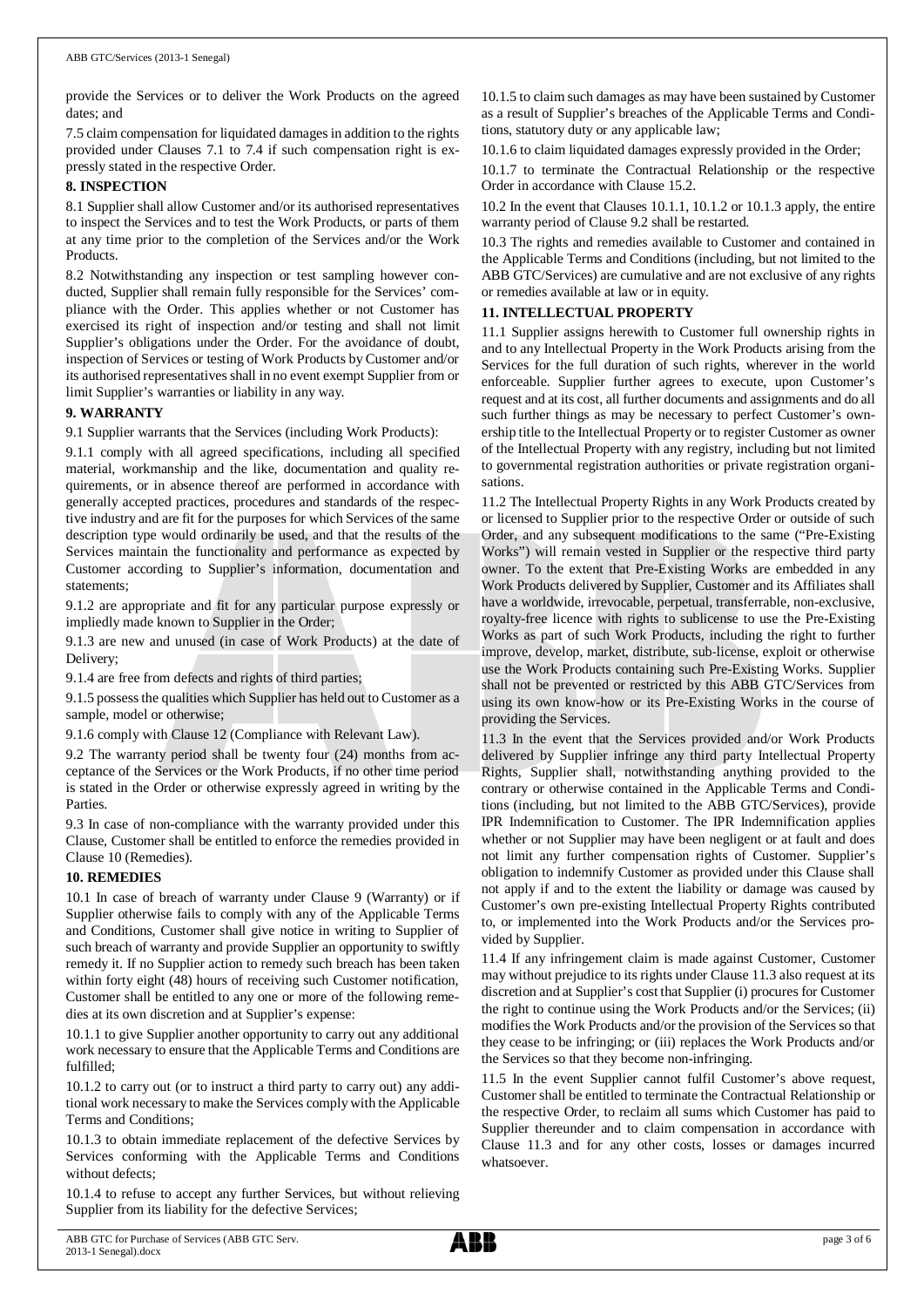## **12. COMPLIANCE WITH RELEVANT LAW**

12.1 The Services covered by the Applicable Terms and Conditions shall be provided by Supplier in compliance with all relevant legislation, regulations, and codes of practice, guidance and other requirements of any relevant government or governmental agency applicable to Supplier. To the extent that such regulations are advisory rather than mandatory, the standard of compliance to be achieved by Supplier shall be in compliance with the generally accepted best practice of the relevant industry.

12.2 Supplier represents and warrants that:

12.2.1 it is knowledgeable with, and is and will remain in full compliance with all applicable export and import laws, regulations, instructions, and policies, including, but not limited to, securing all necessary clearance requirements, export and import licenses and exemptions from, and making all proper filings with appropriate governmental bodies and/or disclosures relating to the provision of services, the release or transfer of goods, technologies, software to non U.S. nationals in the U.S., or outside the U.S., the release or transfer of technology and software having U.S. content or derived from U.S. origin software or technology; and

12.2.2 it is knowledgeable with applicable supply chain security recommendations issued by applicable governments and industry standards organizations and will make best efforts to comply with such recommendations; and

12.2.3 it will, upon Customer's request, promptly provide all information necessary to export and import the Services and/or the Work Products, or any items being part thereof, including, as applicable, the Export Control Classification Numbers (ECCN), and will notify Customer in writing of any changes to the respective information provided by Supplier; and

12.2.4 it will not, unless authorized by applicable government license or regulation, including but not limited to any U.S. authorization, directly or indirectly export or re-export, at any time, any technical information, technology, software, or other commodity furnished or developed under the Contractual Relationship, or any other agreement between the Parties, or any other product that is developed or produced from or using Customer's technical information, technology, software, or other commodity provided under the Contractual Relationship to any prohibited country (including release of such technical information, technology, software, or other commodity to nationals, wherever they may be located, of any prohibited country) as specified in applicable export, embargo and sanctions regulations.

12.3 Each Party warrants that it will not, directly or indirectly, and that it has no knowledge that the other Party or any third parties will, directly or indirectly, make any payment, gift or other commitment to its customers, to government officials or to agents, directors and employees of a Party, or any third party in a manner contrary to applicable laws (including but not limited to the U. S. Foreign Corrupt Practices Act and, where applicable, legislation enacted by member states and signatories implementing the OECD (Convention Combating Bribery of Foreign Officials), and shall comply with all relevant laws, regulations, ordinances and rules regarding bribery and corruption. Nothing in this ABB GTC/Services shall render either Party or any of its Affiliates liable to reimburse the other for any such consideration given or promised.

12.4 Either Party's material violation of any of the obligations contained in this Clause 12 (Compliance with Relevant Law) may be considered by the other Party to be a material breach of the respective Contractual Relationship between the Parties, and shall entitle such Party to terminate the Contractual Relationship with immediate effect and without prejudice to any further right or remedies under such Contractual Relationship or applicable law.

12.5 Notwithstanding anything to the contrary stated in any Applicable Terms and Conditions, Supplier shall, without any limitations, indemnify and hold harmless Customer from and against any claim, proceeding, action, fine, loss, cost and damages arising out of or

relating to any such violation of the above mentioned obligations, the termination of the respective Contractual Relationship, and any noncompliance with export control regulations, and Supplier shall compensate Customer for all losses and expenses whatsoever resulting therefrom.

12.6 Accepting an Order to which this ABB GTC/Services applies, Supplier herewith acknowledges and confirms that it has been provided information on how to access ABB's Code of Conduct and ABB's Supplier Code of Conduct online (Web portal: [www.abb.com](http://www.abb.com/) – Integrity – Code of Conduct). Supplier agrees to perform its contractual obligations under the Applicable Terms and Conditions and the respective Contractual Relationship with substantially similar standards of ethical behaviour as stated in the above mentioned ABB Codes of Conduct.

12.7 Supplier and its sub-contractors must comply with the ABB Lists of Prohibited and Restricted Substances and all other employment, safety, health, environmental and quality requirements made available under [www.abb.com](http://www.abb.com/) – Supplying to ABB – Doing Business with ABB or otherwise and shall provide Customer with respective documents, certificates and statements if requested.

## **13. CONFIDENTIALITY AND DATA PROTECTION**

## 13.1 Supplier shall:

13.1.1 Keep in strict confidence all technical or commercial information, specifications, inventions, processes or initiatives of Customer and any other information concerning Customer's business or its products and/or its technologies which have been disclosed to Supplier by Customer or its agents or which Supplier obtains in connection with the Services. Supplier shall restrict disclosure of such confidential material to such of its employees, agents or sub-contractors as are required to know the same for the purpose of the provision of the Services to Customer. Supplier shall ensure that such employees, agents, sub-contractors or other third parties are subject to and comply with the same obligations of confidentiality as applicable to Supplier and shall be liable for any unauthorized disclosures;

13.1.2 Apply reasonable safeguards against the unauthorised disclosure of Customer's confidential and proprietary information and protect confidential information in accordance with the generally accepted standards of protection in the related industry, or in the same manner and to the same degree that it protects its own confidential and proprietary information – whichever standard is the higher. Supplier may disclose confidential information to "Permitted Additional Recipients" (which means Supplier's authorised representatives, including auditors, counsels, consultants and advisors) provided always that such Permitted Additional Recipients sign with Supplier a confidentiality agreement with terminology substantially similar hereto or where applicable, are required to comply with codes of professional conduct ensuring confidentiality of such information;

13.1.3 Take all necessary steps to ensure that Customer's data or information which come into its possession or control in the course of delivering the Services are protected. In particular Supplier shall not (i) use Customer's data or information for any other purposes than for delivering the Services, or (ii) reproduce the data or information in whole or in part in any form except as may be required by the Applicable Terms and Conditions, or (iii) disclose Customer's data or information to any third party not authorised by Customer in writing to receive it;

13.1.4 Install and update at its own costs required adequate virus protection software and operating system security patches for all computers and software utilized in connection with delivering the Services and shall provide updates to Customer if so requested by Customer.

13.2 Supplier agrees that Customer shall be allowed to provide any information received from Supplier to any of its Affiliates.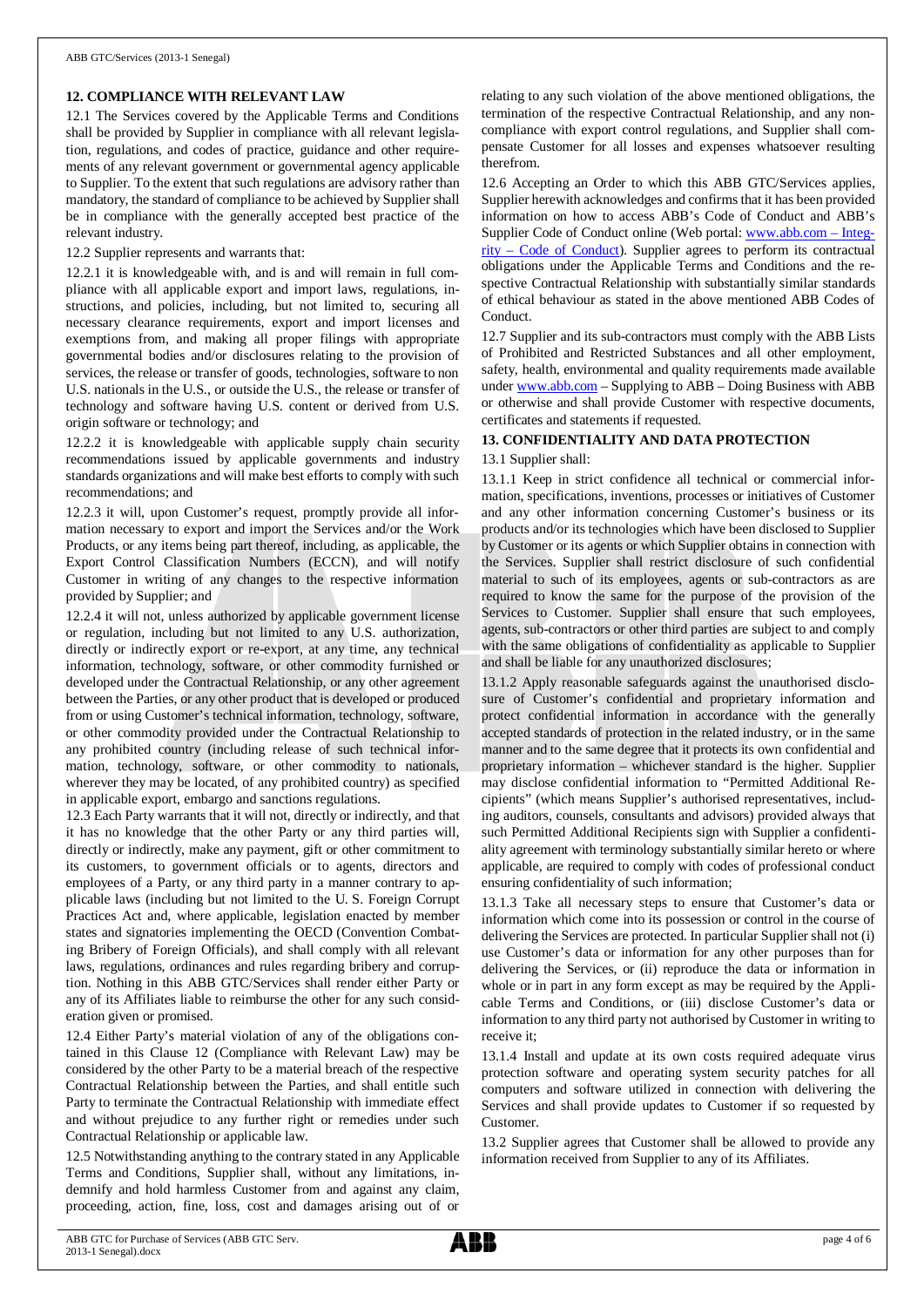#### 13.3 Supplier represents and warrants that:

13.3.1 it will not use, disclose, or transfer across borders any personal data that is processed for Customer, except to the extent necessary to perform under the respective Contractual Relationship, however, in any event in compliance with applicable data privacy laws; and

13.3.2 it will comply with all applicable data privacy laws and regulations, will implement and maintain appropriate technical and organizational measures and other protections for personal data (including, without limitations, not loading any personal data provided to Supplier on (a) any laptop computer or (b) any portable storage media that can be removed from Supplier's premises unless, in each case, (i) such data has been encrypted and (ii) such data is loaded onto portable storage media solely for the purpose of moving such data to off-site storage). Further, it will report to Customer any breaches of personal data security immediately, after discovery thereof if the personal data was, or could be, accessed, used or acquired by an unauthorized person or compromised in any way and will cooperate fully with Customer in investigating any such breaches or compromises, and will comply with all instructions or other requirements provided or issued by Customer from time to time relating to personal data.

13.4 Supplier agrees to notify Customer immediately if it becomes aware of any disclosure or breach of the obligations in this Clause 13. At the request of Customer, Supplier shall take all such measures as are necessary to prevent further disclosure.

13.5 The provisions of this Clause 13 shall not apply to:

13.5.1 Any information which is in the public domain at the date of the Contractual Relationship or which subsequently comes into the public domain other than by breach of these confidentiality provisions or other confidentiality agreement;

13.5.2 Any information already in the possession of Supplier at the date of the Contractual Relationship, other than under an obligation of confidentiality;

13.5.3 Any information obtained without obligation of confidence from a third party not in breach of a confidentiality agreement with Customer concerning the information obtained.

13.6 The Parties shall provide any notices, confirmations and documents required under applicable mandatory data privacy laws.

#### **14. LIABILITY AND INDEMNITY**

14.1 Without prejudice to applicable mandatory law, Supplier shall compensate/indemnify Customer for all damages and losses in connection with the Services whether or not Supplier may have been negligent or at fault (i) for Supplier's breaches of the Applicable Terms and Conditions , and (ii) for any claim, except for IPR Indemnification for which Clause 11 (Intellectual Property Right Infringements) exclusively applies, made by a third party (including employees of Supplier) against Customer in connection with the Services and to the extent that the respective liability, loss, damage, injury, cost or expense was caused by, relates to or arises from the Services delivered by Supplier and/or its sub-contractors. Upon Customer's request Supplier shall defend Customer against any third party claims arising out of or in connection with the Services.

14.2 Supplier shall be responsible for the control and management of all of its employees, its suppliers and/or its sub-contractors, and it shall be responsible for the acts, omissions, negligence or obligations of any of its employees, suppliers and/or sub-contractors, its agents, servants or workmen as fully as if they were the acts, omissions, negligence or obligations of Supplier.

14.3 The provisions of this Clause 14 (Liability and Indemnity) shall survive any performance, acceptance or payment pursuant to this ABB GTC/Services and shall extend to any substituted or replacement Services delivered by Supplier to Customer.

14.4 Unless otherwise expressly stated in the respective Order, Supplier shall maintain in force, and upon request provide evidence of, adequate general liability insurance, statutory worker's compensation/employer's liability insurance and where applicable goods transit

insurance with reputable and financially sound insurers. Nothing contained in this Clause 14 (Liability and Indemnity) shall relieve Supplier from any of its contractual or other legal liabilities. The insured amount cannot be considered nor construed as limitation of liability.

14.5 Customer reserves the right to set off any claims under the Order against any amounts owed to Supplier.

## **15. TERM AND TERMINATION**

15.1 The Contractual Relationship between the Parties or an Order placed under the ABB GTC/Services may be terminated for convenience in whole or in part by Customer upon giving Supplier thirty (30) calendar days written notice, unless otherwise expressly stated in the relevant Order. In such event Customer shall pay to Supplier the value of the already performed Services and proven direct costs reasonably incurred by Supplier for the unperformed Services, however in no event more than the agreed purchase price for the Services under the respective Order. No further compensation shall be due to Supplier. Compensation for any expenditures and materials made with regard to the unperformed Services shall be expressly excluded.

15.2 In the event of Supplier's breach of the Applicable Terms and Conditions, such as e. g. a breach of warranty, Customer shall be entitled to terminate the respective Contractual Relationship or an Order placed under the ABB GTC/Services if Supplier fails to take adequate and timely actions to remedy a breach as requested by Customer in accordance with Clause 10 (Remedies). In such event, Customer shall have no obligation to compensate Supplier for the already performed Services and Supplier shall be obliged to pay back to Customer any remuneration received from Customer for the performed **Services** 

15.3 Customer shall have the right to terminate the Order and/or Contractual Relationship with immediate effect forthwith by notice in writing to Supplier in the event that an interim order is applied for or made, or a voluntary arrangement approved, or a petition for a bankruptcy order is presented or a bankruptcy order is made against Supplier or any circumstances arise which entitle the court or a creditor to appoint a receiver, administrative receiver or administrator or to present a winding-up petition or make a winding-up order or other similar or equivalent action is taken against or by Supplier by reason of its insolvency or in consequence of debt.

15.4 Upon termination Supplier shall immediately and at Supplier's expense safely return to Customer all respective Customer property (including any documentation, data, and applicable Intellectual Property) and Customer information then in Supplier's possession or under Supplier's control and provide Customer with the complete information and documentation about the already performed Services.

#### **16. FORCE MAJEURE**

16.1 Neither Party shall be liable for any delay in performing or for failure to perform its obligations under a respective Order if the delay or failure results from an event of "Force Majeure". For clarification, Force Majeure means an event that was not foreseeable by the affected Party at the time of execution of the respective Order, is unavoidable and outside the control of the affected Party, and for which the affected Party is not responsible, provided such event prevents the affected Party from performing the obligations under the respective Order despite all reasonable efforts, and the affected Party provides notice to the other Party within five (5) calendar days from occurrence of the respective event of Force Majeure.

16.2 If an event of Force Majeure occurs which exceeds thirty (30) calendar days either Party shall have the right to terminate the relevant Order forthwith by written notice to the other Party without liability to the other Party. Each Party shall use its reasonable endeavours to minimise the effects of any event of Force Majeure.